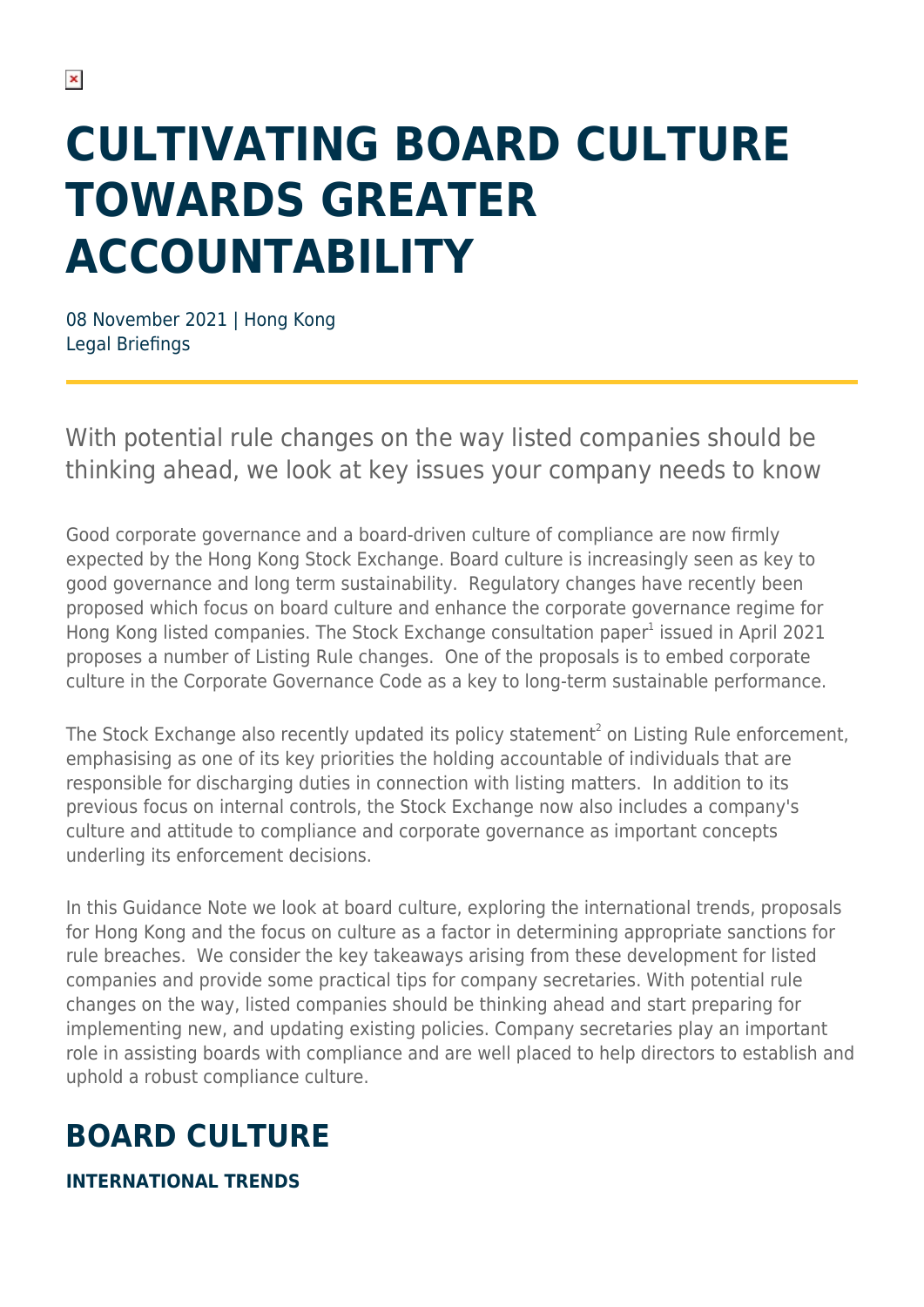Internationally, there is growing focus on culture as part of corporate governance regulatory regimes. Jurisdictions such as the United Kingdom, Australia, Singapore and Japan have each introduced requirements for boards to establish an appropriate culture.

In 2016, the Financial Reporting Council published a report<sup>3</sup> on the results of its study exploring the relationship between corporate culture and long-term business success in the United Kingdom. Key findings from that report are worth highlighting as these themes underpinned regulatory developments and resulted in a focus on corporate culture as part of revisions to the United Kingdom's Corporate Governance Code in 2018:

- **Recognition of the value of culture**. The report noted that a healthy corporate culture should be viewed as a valuable asset and a source of competitive advantage, and important for creating long-term value. Directors should not wait until there is a crisis before focusing on culture.
- **Leadership**. Leaders should embody the desired culture. This is particularly the case for chief executives. The culture should be embedded throughout the business, at all levels and aspects.
- **Integration**. The report emphasised the need to empower and resource ethics, compliance and risk functions, as well as human resources and internal audit, to enable them to embed the values and culture of the company. These functions should be given greater recognition at the board level.
- **Measurement**. Boards should devote sufficient resources to evaluating culture and consider how they report on it. Boards should take responsibility for understanding behaviour throughout the company and challenging misalignment with values.
- **Aligning incentives**. Performance management and reward systems should support and encourage behaviours consistent with the company's purpose, values, strategy and business model. The board should ensure that this alignment is clearly explained to shareholders, employees and stakeholders.

#### **PROPOSALS FOR HONG KONG**

Hong Kong is also looking to implement changes in line with international developments. In its April 2021 consultation paper, the Stock Exchange set out proposed amendments to the Corporate Governance Code aimed at highlighting the importance of corporate culture.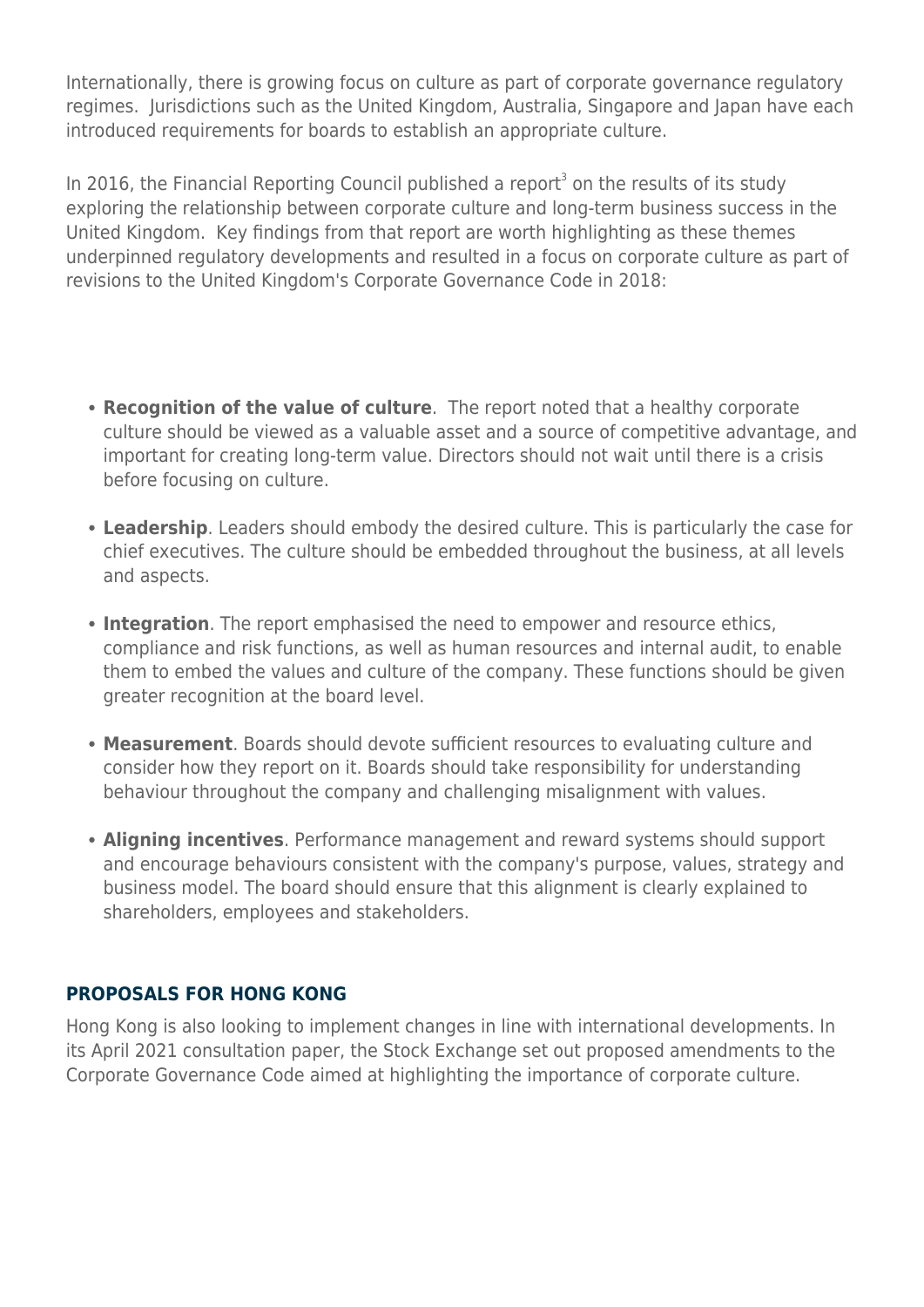Currently, the Corporate Governance Code<sup>4</sup> sets out the principles of good corporate governance for listed companies with two levels of recommendations: code provisions (where companies must explain the reasons for any non-compliance) and recommended best practices (where companies are encouraged to confirm their compliance or the reasons for any deviations). It sets out recommended practices for an effective board, which include recommendations on board composition, directors' responsibilities, accountability, delegation, board arrangements and risk management and internal controls. However, until these latest proposals, the Corporate Governance Code has not specifically drawn out board culture as a standalone focus area.

### New code provision focused on board culture

The Stock Exchange is proposing to add a new code provision which focuses on board culture, requiring the following:

- The board should establish the company's purpose, value and strategy. These should be aligned with the company's culture.
- Directors are expected to promote the desired culture. In doing so, they should act with integrity and lead by example.
- The culture should instil and continually reinforce across the organisation acting lawfully, ethically and responsibly.

The Stock Exchange has indicated that it will provide guidance to explain the board's role in culture and set out the key elements commonly identified in a sound culture. The consultation paper identifies tone from the top, accountability, effective communication and challenge and incentives. These are the same themes highlighted in the Financial Reporting Council report discussed above.

#### Disclosures on culture

The Stock Exchange has also indicated that it will provide guidance on recommended key issues for disclosure to help stakeholders understand the company's culture. These may include the following:

description of the company's vision, value and strategy, together with its culture, and how these affect the company's business model;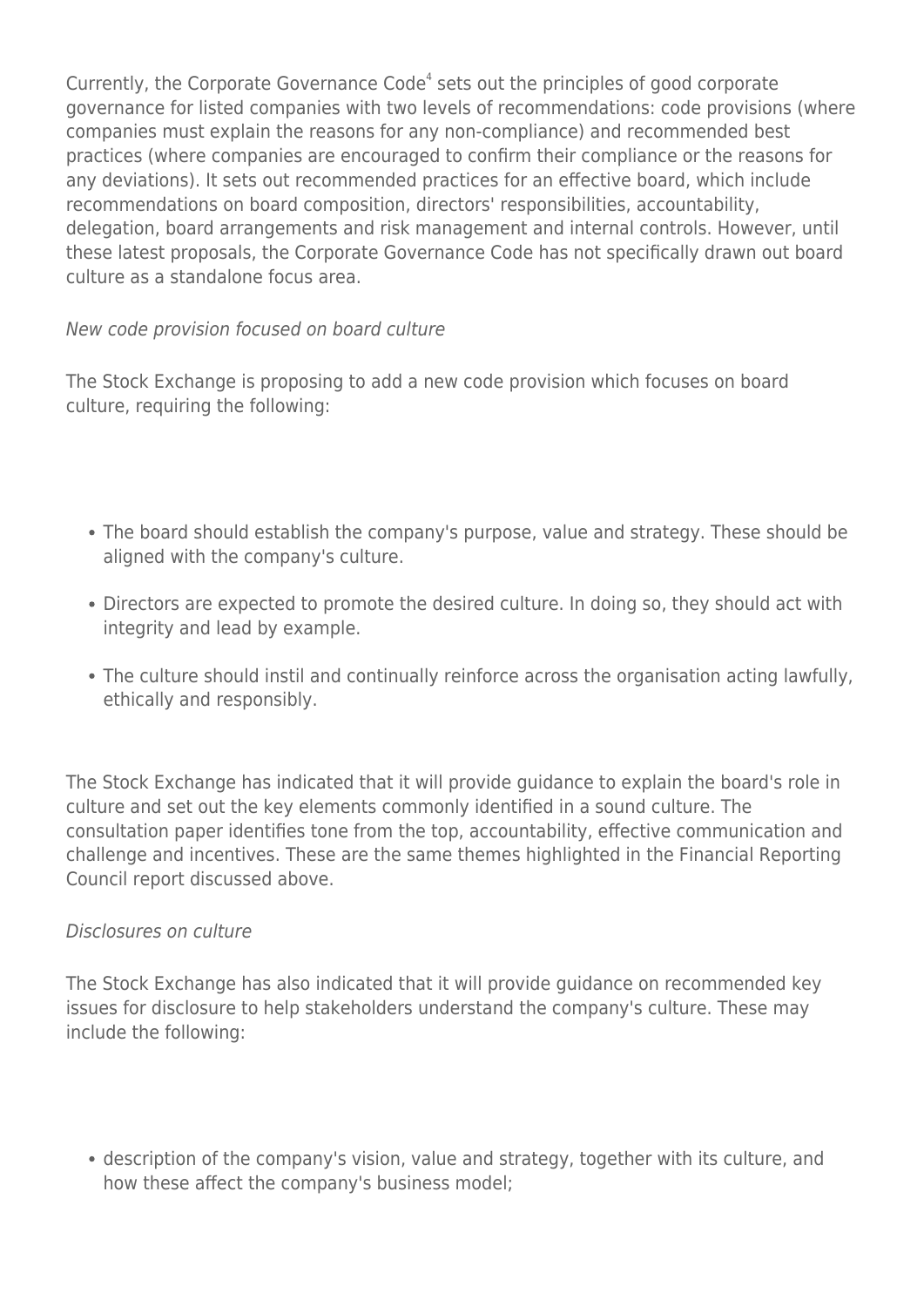- description of the company's success measurements and a discussion on how the desired culture affects or contributes to performance. Success measurements include, for example, key performance indicators for areas such as revenue growth, profit margins, return on equity and market share;
- discussion on the measures used for assessing and monitoring culture. By way of example, this could include specific indicators such as turnover rate and whistleblowing data, and data on regulatory breaches;
- description of measures to ensure that the culture and expected behaviours are communicated to employees, for example through a code of conduct;
- information on the forums available for sharing ideas and concerns on any misconduct or misalignment identified and how they are dealt with; and
- discussion on the company's financial and non-financial incentives to support the desired culture.

### Anti-corruption and whistleblowing

Anti-corruption and whistleblowing are essential to achieving a properly functioning corporate culture. The Stock Exchange is, therefore, proposing to elevate the existing recommended best practice on whistleblowing to a new code provision. This would require the company to establish a whistleblowing policy and a system for employees and those dealing with the company to be able to raise concerns about possible improprieties. The policy should ensure whistleblowing is anonymous and in confidence. The audit committee, or other designated committee comprising only independent non-executive directors, should be responsible for handling whistleblowing complaints. In addition, a new code provision is proposed requiring the company to establish anti-corruption policies.

The Stock Exchange will provide guidance to help companies to prepare their anti-corruption and whistleblowing policies. Such policies should include the policy scope, committees or personnel responsible and the reporting channels.

### **FOCUS ON CULTURE IN STOCK EXCHANGE'S POLICY STATEMENT**

In early July 2021, the Hong Kong Stock Exchange updated its policy statement on Listing Rule enforcement. This contains important messages for listed company boards and senior management on the regulatory expectations for those responsible for Listing Rule compliance.

The Stock Exchange sets out the below three key concepts underling its enforcement decisions. Importantly, a company's culture and attitude to compliance and corporate governance are now included: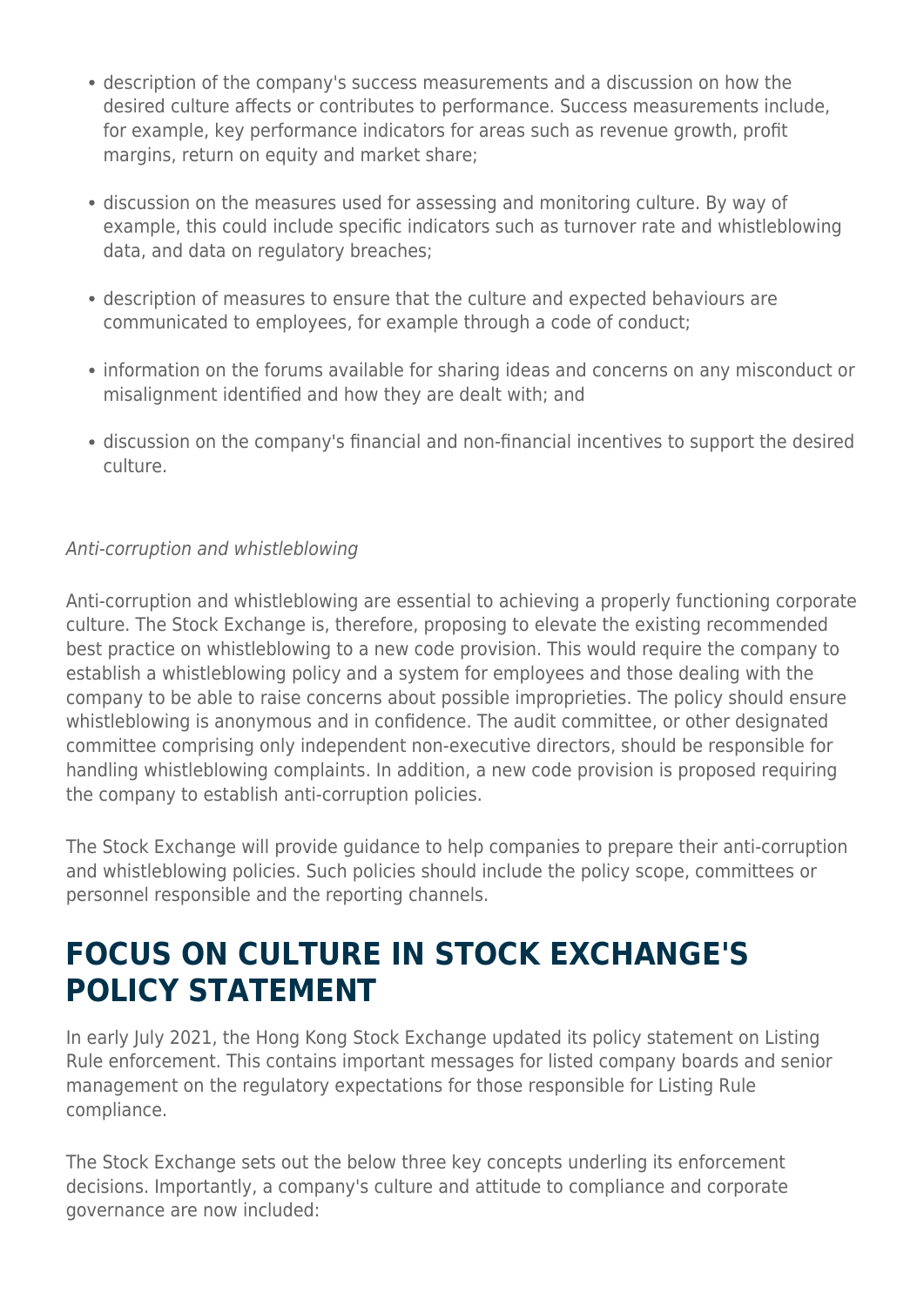- **Responsibility**  Whilst primary responsibility sits with the directors, enforcement actions could also be brought against others, for instance senior management, where they cause by act or omission, or knowingly participate in a breach of the Listing Rules;
- **Controls and culture**  Listed companies are expected to implement appropriate and effective internal controls to ensure regulatory compliance. Compliance and corporate governance should be embedded in the company's culture and evidenced at the director and senior management levels; and
- **Cooperation**  Listed companies and their directors are expected to cooperate with the Stock Exchange. This includes a requirement to provide information reasonably requested as part of an investigation into any suspected breach of the Listing Rules.

The Stock Exchange has also updated its enforcement sanctions statement<sup>5</sup> to reflect the recent rule changes to enhance its disciplinary powers and sanctions which came into effect on 3 July 2021. Whether there is evidence of a good culture conducive to rule compliance and the promotion of good corporate governance is included among the factors that the Stock Exchange will apply in determining the appropriate sanctions for Listing Rule breaches.

To avoid the risk of enforcement action, it is more important than ever that listed company boards have in place, and keep under review, the necessary policies, systems and procedures to ensure effective compliance with the Listing Rules and match the regulatory expectations and standards. Given that compliance is now included as an important concept underlying enforcement decisions, boards must also embed a culture of compliance and uphold high corporate governance standards.

### **KEY TAKEAWAYS AND TIPS FOR COMPANY SECRETARIES**

Whilst the threat of more serious enforcement action may currently be a driving factor for adopting a compliance culture, stakeholders are increasingly seeing the intrinsic value in well managed companies with an embedded culture of good corporate governance. The current regulatory focus on corporate culture within a corporate governance regime now shifts the emphasis from its use as a compliance tool to the fundamental sustainability benefits and value to investors and other stakeholders of an embedded, transparent culture with promotes governance compliance at all levels of the business.

Company secretaries have a key role to play in ensuring that companies are able to maintain high corporate governance standards and helping the board to formulate and push forward a robust compliance culture to meet both regulatory and investor expectations.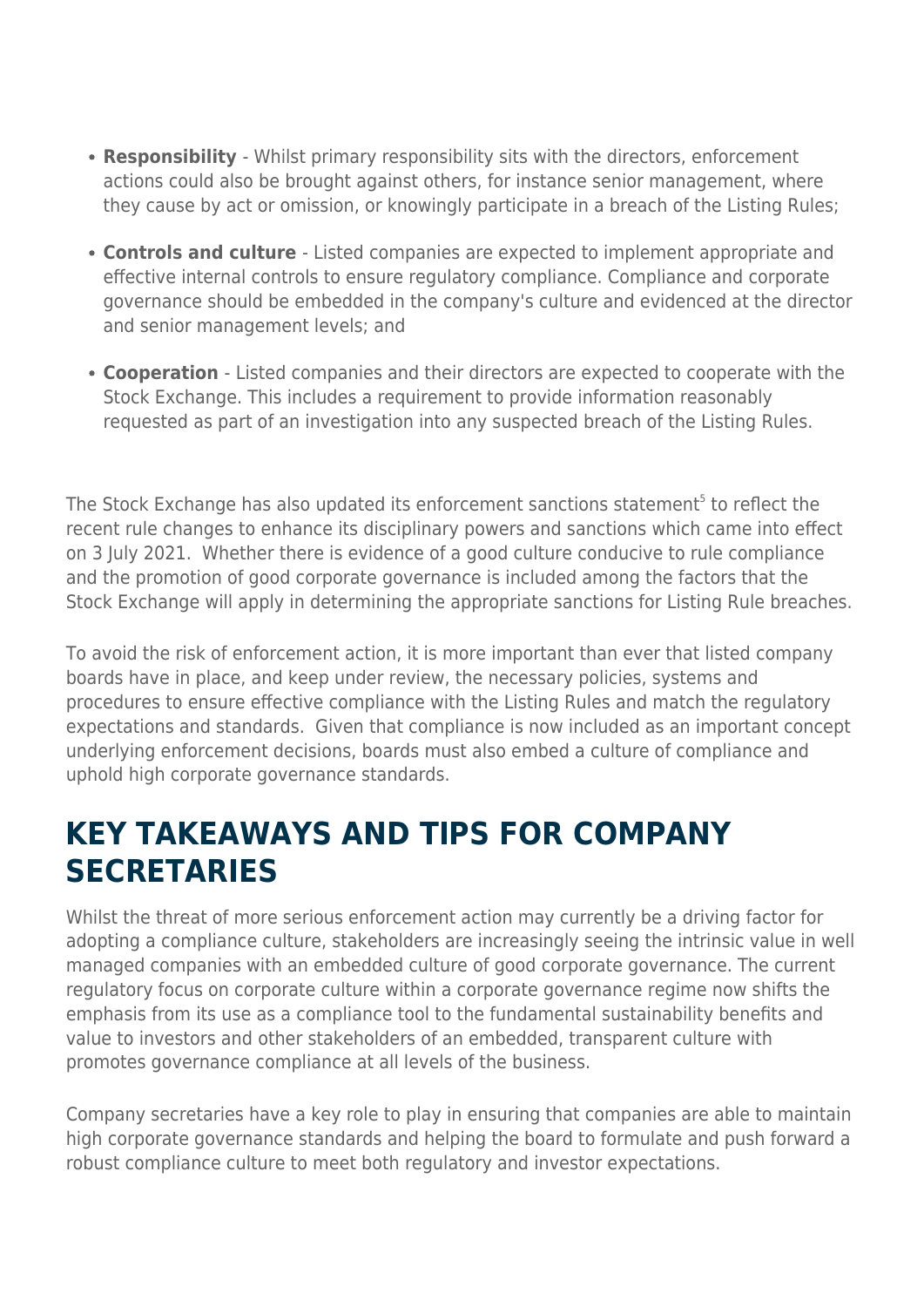#### **PRACTICAL TIPS FOR COMPANY SECRETARIES TO SUPPORT THE BOARD IN ANTICIPATION OF CHANGES TO THE CORPORATE GOVERNANCE CODE ON COMPANY CULTURE**

• Work with the board to formulate the company's vision, value and strategy, ensuring this aligns with the company's culture. Liaise with external consultants where required. • Assist the board in preparing the disclosures on culture. The Stock Exchange expects

that this should be precise, succinct and, in general, not more than one page.

• Review adequacy of, and update, any existing whistleblowing and anti-corruption policies or assist the board with preparing new policies.

• Assist the board to develop, update and publicise its other policies and codes of conduct in line with regulatory expectations.

• Assist the board to establish a platform for idea sharing and to escalate and discuss any concerns on misconduct or any misalignment of behaviours and culture.

• Ensure directors are regularly reminded of their duties to ensure they fully understand the nature of their responsibilities. This could be achieved through:

• periodically circulating guidance notes on directors duties<sup>6</sup>; or

 ⚬ providing briefings on directors duties and other topics at board meetings (including for instance arranging external consultants to present on specialist topics such as internal controls, company culture).

• Ensure the company culture reflected in all board papers. Board packs, containing sufficient details on the matters to be discussed by the board, should be prepared by relevant senior management and circulated to the board reasonably in advance of the meeting, so that directors have sufficient time to review the documentation and request further information if required.

• Ensure board meetings are scheduled with sufficient time for adequate discussion of issues and at a convenient time for all directors to be able to fully participate and for issues to be raised.

• Diarise the testing and review of risk management and internal control systems and ensure that these are carried out on a timely basis with the results reported to the board. Follow up actions should also be monitored.

• Keep the board updated with the latest Stock Exchange guidance, in particular noting where updates may impact existing practices. For instance, if the proposed regulatory changes on corporate governance and culture mentioned above are implemented, provide to the board any guidance issued by the Stock Exchange.

• Assist with arranging training and professional development for directors and keeping attendance records.

• Keep full and proper minutes of shareholder and board meetings and ensure other record keeping is maintained to a good standard.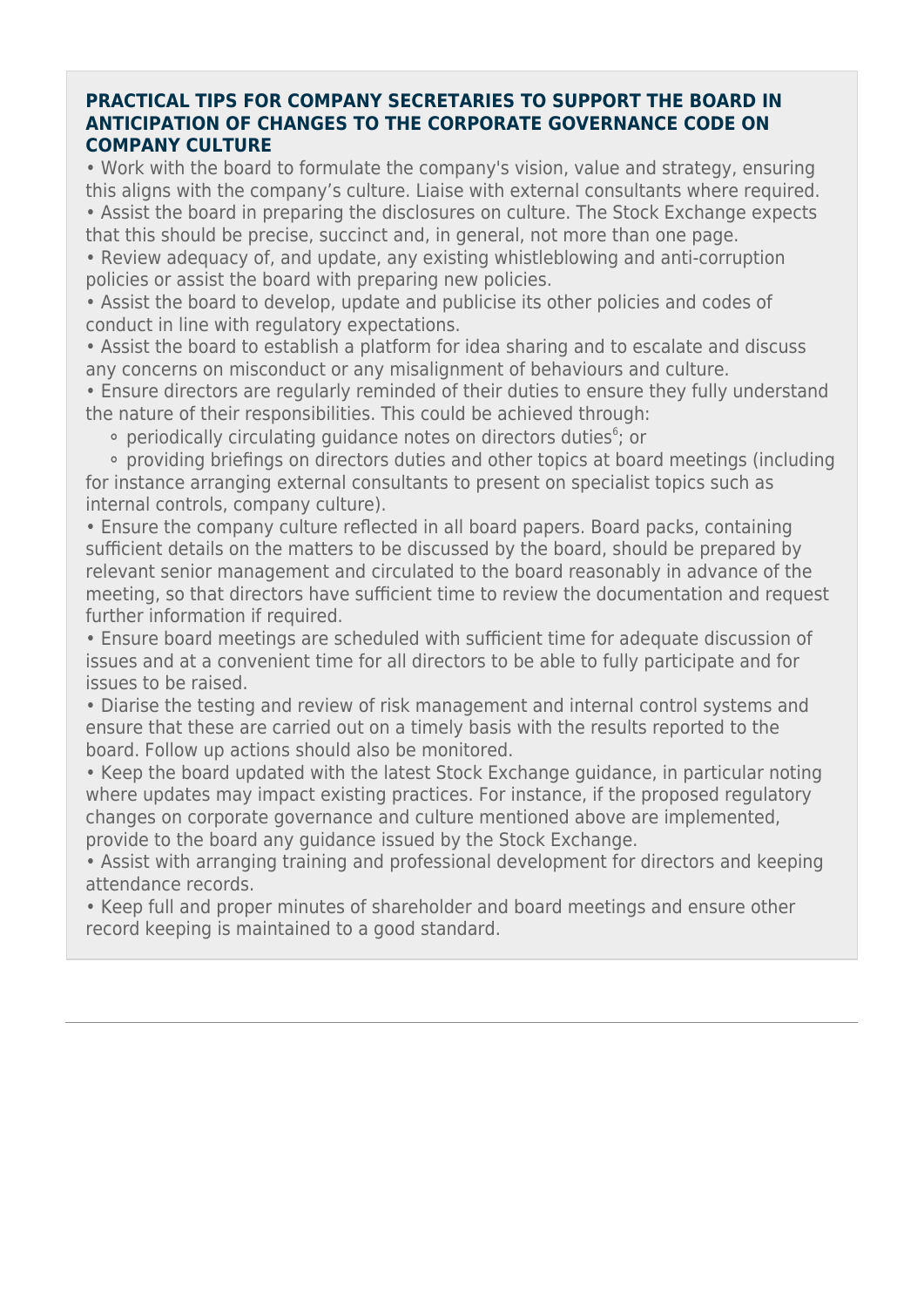<sup>1</sup> [Consultation Paper on the Review of Corporate Governance Code and Related Listing Rules](https://www.hkex.com.hk/-/media/HKEX-Market/News/Market-Consultations/2016-Present/April-2021-Review-of-CG-Code-and-LR/Consultation-Paper/cp202104.pdf) [dated April 2021.](https://www.hkex.com.hk/-/media/HKEX-Market/News/Market-Consultations/2016-Present/April-2021-Review-of-CG-Code-and-LR/Consultation-Paper/cp202104.pdf)

- <sup>2</sup> Enforcement of the Listing Rules Policy Statement dated 8 July 2021.
- <sup>3</sup> Corporate Culture and the Role of Boards Report of Observations (July 2016).

<sup>4</sup> Appendix 14 to the Rules Governing the Listing of Securities on the Stock Exchange of Hong Kong Limited (Listing Rules).

<sup>5</sup> [Enforcement Sanctions Statement dated 8 July 2021](https://www.hkex.com.hk/-/media/HKEX-Market/Listing/Rules-and-Guidance/Disciplinary-and-Enforcement/Disciplinary-Procedures-and-Enforcement-Guidance-Materials/sancs_202107.pdf?la=en).

<sup>6</sup> For example the **HKICS Securities Law and Regulation Guidance Note (Fourth Issue) -**[Relating to Independent Non-Executive Directors - Selective Roles, Responsibilities and](https://www.hkics.org.hk/publication_details.php?menu_id=6&sub_menu_id=89&nid=2461) [Liabilities.](https://www.hkics.org.hk/publication_details.php?menu_id=6&sub_menu_id=89&nid=2461)